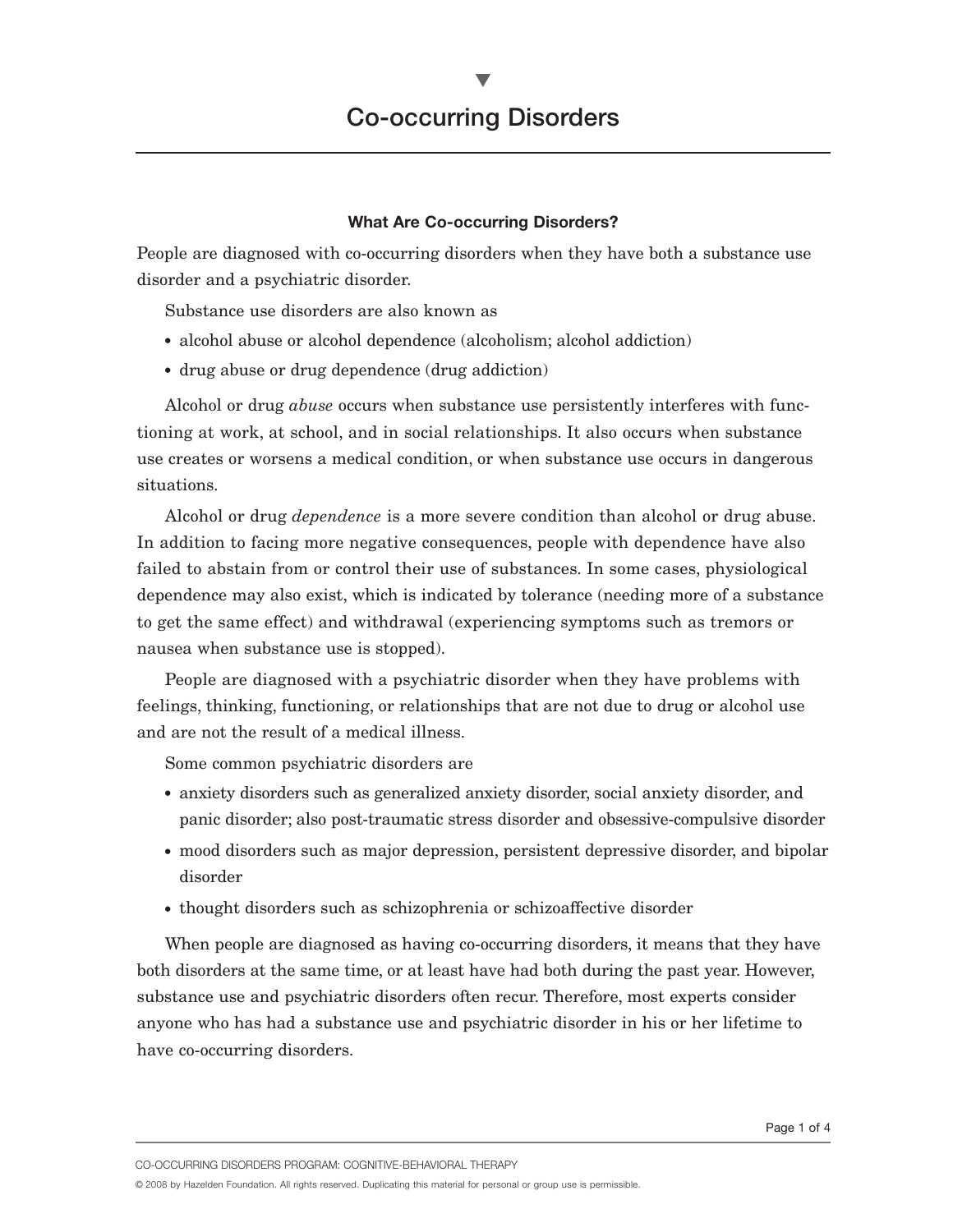#### **What Co-occurring Disorders Are Not**

The phrase "co-occurring disorders" does not apply to people who have a substance use disorder and some mood or relationship problems. It also does not apply to people who have a psychiatric disorder and some problems related to substance use.

Of the people with a substance use disorder, about 60 to 70 percent have or had a psychiatric disorder. Of the people with a psychiatric disorder, 25 to 50 percent have or had a substance use disorder. Thus, co-occurring disorders are common, but not everyone with a substance use or psychiatric disorder has one. People with substance use disorders may have emotional problems such as depression, anxiety, or post-traumatic symptoms, but these are normal responses to life events. People with psychiatric disorders may drink alcohol or use drugs. But if their use is not problematic, they do not have co-occurring disorders.

# **What Are Common Problems Related to Co-occurring Disorders?**

Co-occurring disorders can cause a wide variety of problems, depending on the specific substance use and psychiatric disorders people have.

Common problems relating to co-occurring disorders include

- use of alcohol or other drugs to reduce the difficulty or pain associated with psychiatric problems, which may work in the short term but usually backfires in the long run
- a psychiatric disorder that is worsening because of alcohol or drug use
- a substance use disorder that is worsening because of psychiatric problems
- difficulty getting treatment for both disorders, or difficulty benefiting from treatment
- difficulty finding supportive people who understand both disorders

# **What Is the Cause of Co-occurring Disorders?**

There appear to be common genetic risk factors for substance use and certain psychiatric disorders, but genes alone cannot explain all cases of co-occurring disorders. Other factors include family, environment, and life stress, including traumatic life events, poverty, and early loss of significant others. In fact, these stressful experiences may trigger genetic factors that contribute to co-occurring disorders.

It is not known why people become addicted to a certain substance and not another. Some research indicates that access and exposure to substances may be the most important

CO-OCCURRING DISORDERS PROGRAM: COGNITIVE-BEHAVIORAL THERAPY

© 2008 by Hazelden Foundation. All rights reserved. Duplicating this material for personal or group use is permissible.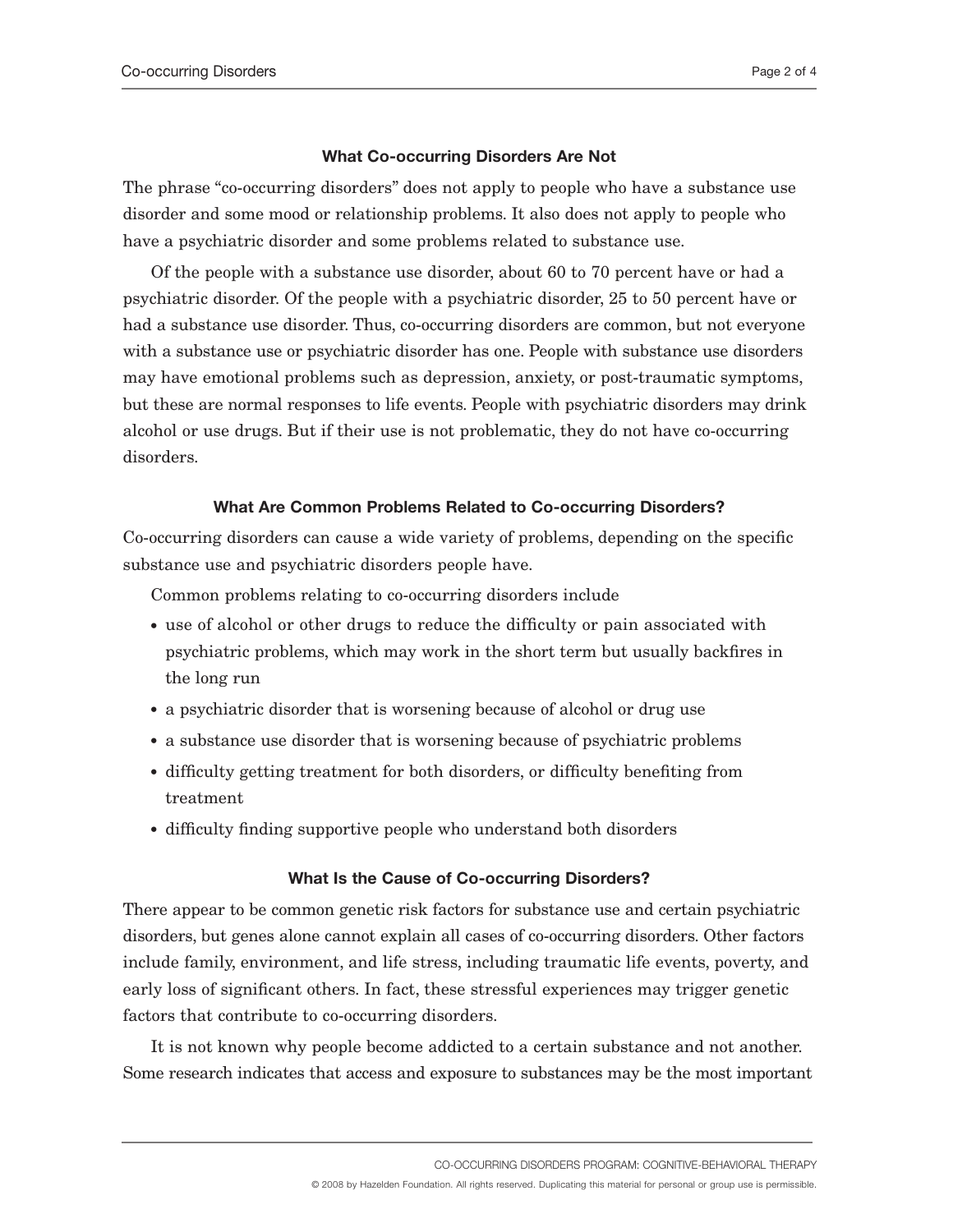reason. That is, the substances people have access to determine the type of substance use disorder.

People with a psychiatric disorder may be more biologically sensitive to the effects of substances. They may also use substances to cope with symptoms or facilitate social connections. In general, people who have a psychiatric disorder are at much greater risk of also having a substance use disorder. People who have a substance use disorder are at much greater risk of developing a psychiatric disorder. People who developed a substance use disorder when they were relatively young may not have developed good coping skills and ways of dealing with life. This may have left them vulnerable to developing a psychiatric disorder.

## **How Does the Use of Alcohol and Other Drugs Affect a Co-occurring Psychiatric Disorder?**

People with a psychiatric disorder often use substances to feel better. People who are anxious may want something to make them feel calm; people who are depressed may want something to make them feel more animated; people who are fearful of others may want something to make them feel more relaxed and less inhibited; and people who are in psychological pain may want something to make them feel numb. Using alcohol or other drugs often develops into a substance use disorder. It not only fails to repair the psychiatric disorder but also prevents people from developing effective coping skills, having satisfying relationships, and feeling comfortable with themselves. In short, drug and alcohol use makes psychiatric disorders worse.

# **How Does a Psychiatric Disorder Affect Addiction Treatment and Recovery?**

Having a psychiatric disorder can make people more sensitive to the effects of substance use, and the consequences from excessive episodes of use or chronic long-term use can happen more rapidly. With the best of intentions, people with a psychiatric disorder may try to stop using substances. However, sometimes when the substance use stops, the symptoms of the psychiatric disorder return or worsen. These people may wonder why they should bother trying to get clean and sober. If they manage to get into treatment, they might find that they are judged and even criticized for their psychiatric symptoms. A few treatment professionals may even hint that if only patients were more honest and tried hard, their psychiatric symptoms would disappear with good recovery work. In short, psychiatric problems make substance use disorders worse.

CO-OCCURRING DISORDERS PROGRAM: COGNITIVE-BEHAVIORAL THERAPY

© 2008 by Hazelden Foundation. All rights reserved. Duplicating this material for personal or group use is permissible.